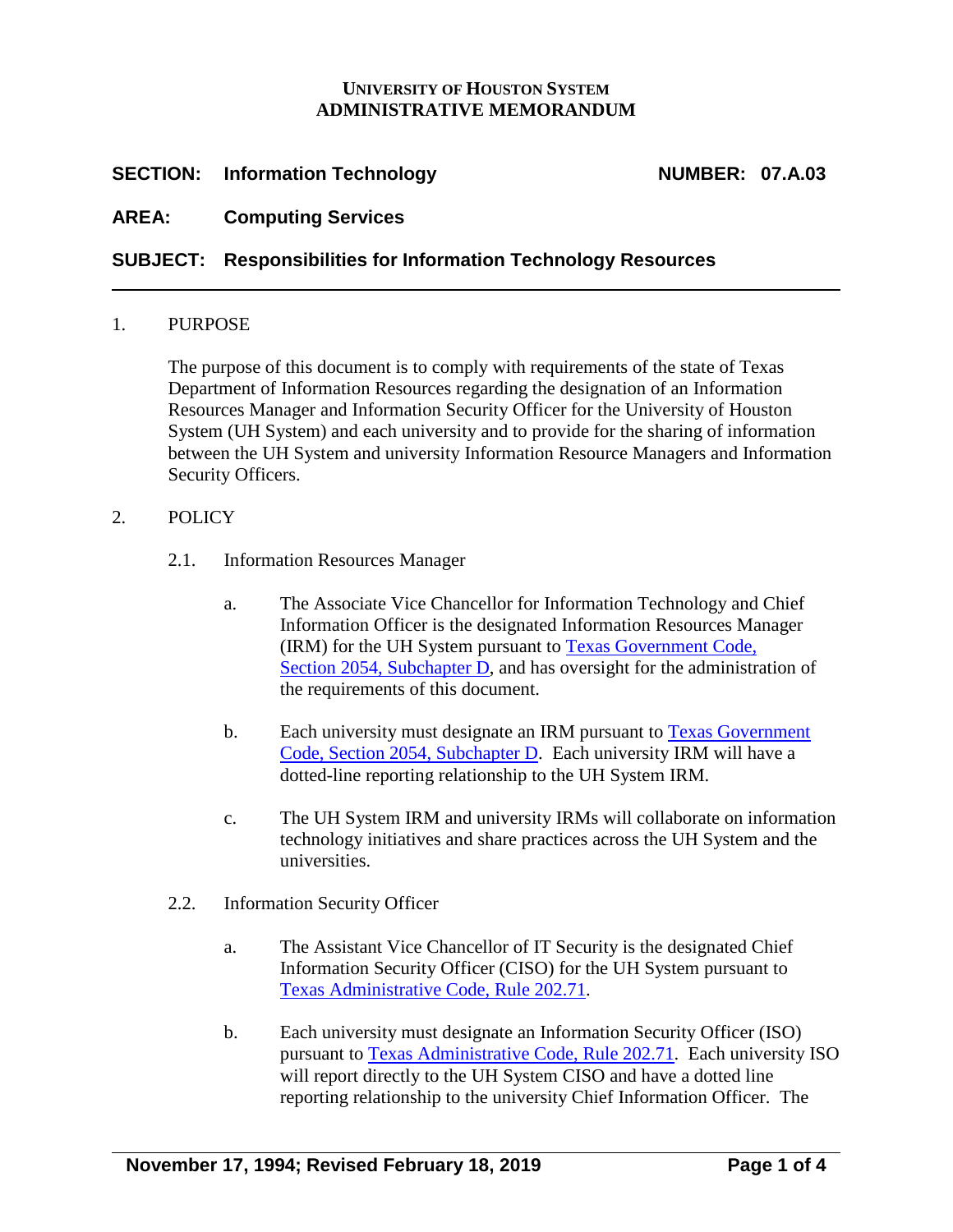ISO for each university is required to have in place security policies, procedures and standards consistent with those required by [Texas](https://texreg.sos.state.tx.us/public/readtac$ext.ViewTAC?tac_view=4&ti=1&pt=10&ch=202)  [Administrative Code, Chapter 202, Information Security Standards.](https://texreg.sos.state.tx.us/public/readtac$ext.ViewTAC?tac_view=4&ti=1&pt=10&ch=202) The university ISO's office will be located at the university to which they are designated.

- c. The UH System CISO working together with university ISOs is responsible for implementing and maintaining a comprehensive information security program for the UH System that complies with applicable law (including [Texas Administrative Code, Rule](https://texreg.sos.state.tx.us/public/readtac$ext.TacPage?sl=R&app=9&p_dir=&p_rloc=&p_tloc=&p_ploc=&pg=1&p_tac=&ti=1&pt=10&ch=202&rl=71) 202.71), established industry security standards and practices, and UH System policies and procedures.
- 2.3. UH System Information Security Program Advisory Council

The UH System Information Security Program Advisory Council (Council) serves to keep senior leadership informed of the state of the UH System Information Security program and provide guidance for security initiatives. The UH System Chief Information Security Officer is responsible for regular reporting to the Council. The Council consists of the following UH System members:

- a. UH System Chief Audit Executive
- b. UH Chief Compliance Officer
- c. UH System General Counsel/Chief Privacy Officer
- d. UH System Chief Human Resource Officer
- e. UH System Chief Information Officer
- f. UH System Chief of Police
- 2.4. Reporting Requirements
	- a. Any required report submitted to the State by a university Information Resource Manager (IRM) or Information Security Officer (ISO) must also be submitted to the UH System IRM or Chief Information Security Officer (CISO).
	- b. Any report required by the State to be generated by a university IRM or ISO must be submitted to the UH System IRM or CISO.
	- c. Any report required by UH System or university policy must be submitted to the UH System IRM or CISO.
	- d. Any report submitted by a university ISO or CISO on behalf of the university must also be submitted to the university IRM.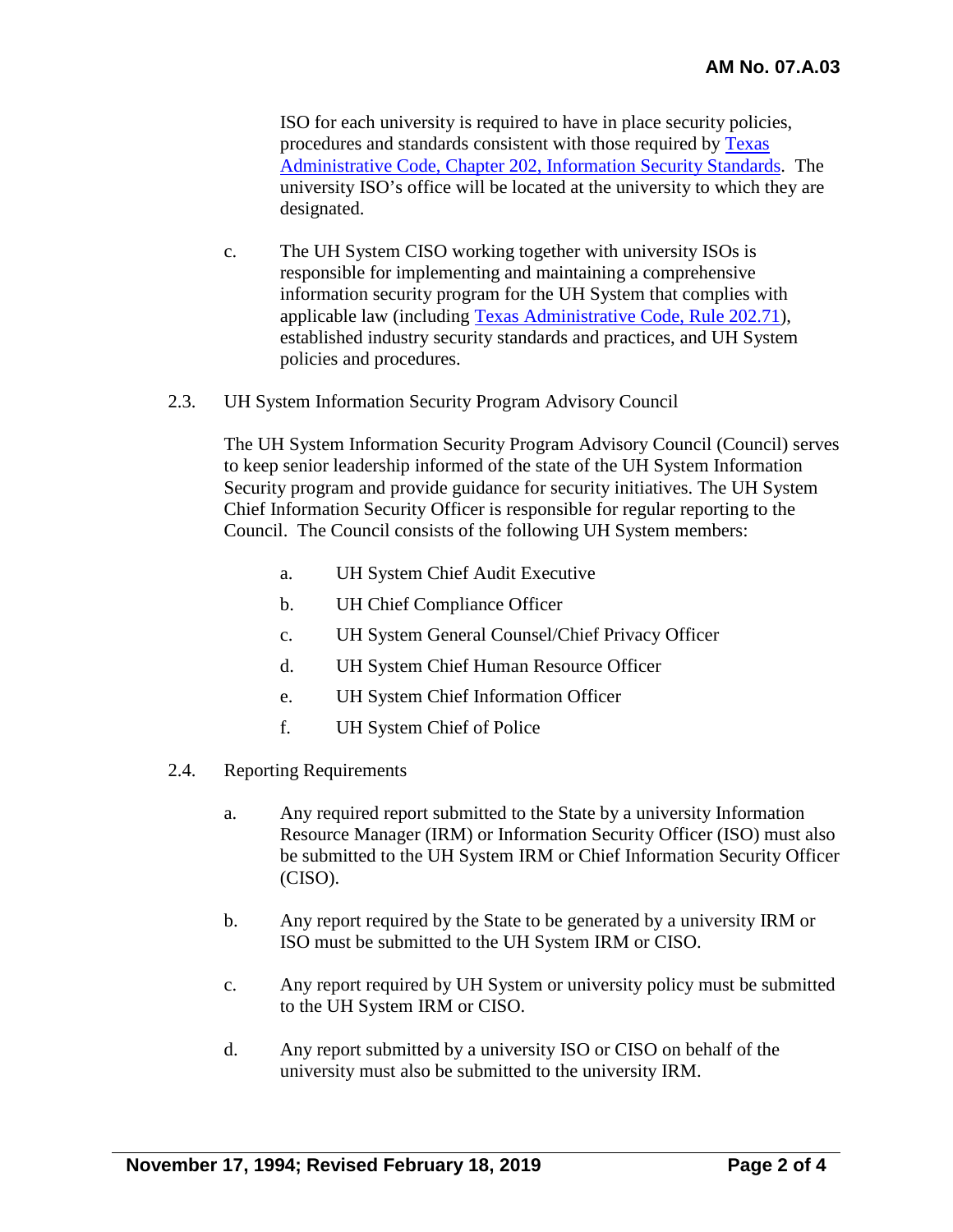### 3. REVIEW AND RESPONSIBILITY

| Responsible Party: | Associate Vice Chancellor for Information Technology and Chief |
|--------------------|----------------------------------------------------------------|
|                    | Information Officer (CIO)                                      |

Review: Every five years on or before March 1

### 4. APPROVAL

Approved: <u>Jim McShan</u> Senior Vice Chancellor for Administration and Finance

**Chancellor** 

Date: Eebruary 18, 2019

Renu Khator

# **REVISION LOG**

| <b>Revision</b><br><b>Number</b> | <b>Approval</b><br>Date | <b>Description of Changes</b>                                                                                                                                                                                                                                                                                                                                                                                                                                                                                                                                                                                                                                                                                                                                                                                                                                                     |
|----------------------------------|-------------------------|-----------------------------------------------------------------------------------------------------------------------------------------------------------------------------------------------------------------------------------------------------------------------------------------------------------------------------------------------------------------------------------------------------------------------------------------------------------------------------------------------------------------------------------------------------------------------------------------------------------------------------------------------------------------------------------------------------------------------------------------------------------------------------------------------------------------------------------------------------------------------------------|
| 1                                | 11/17/1994              | Initial edition                                                                                                                                                                                                                                                                                                                                                                                                                                                                                                                                                                                                                                                                                                                                                                                                                                                                   |
| $\overline{2}$                   | 07/31/1997              | Added password and mechanism information via the World<br>Wide Web to Section 2.3. Added Vernon's Texas Code<br>Annotated, Penal Code 16.01, 16.02, 16.04, and 33.02 to<br>Section 2.4                                                                                                                                                                                                                                                                                                                                                                                                                                                                                                                                                                                                                                                                                            |
| 3                                | 05/04/2004              | Applied revised SAM template to meet current documentation<br>standards. Changed section from "Information Services" to<br>"Information Technologies." Changed title of responsible<br>person for administration of document requirements in<br>Section 2.1 from Chief Information Services Officer to Vice<br>Chancellor for Information Technology. Procedures are<br>forwarded to the Vice Chancellor for Information Technology<br>in Section 2.2. Combined federal and state laws in<br>Section 2.4.k. Changed responsible party from Vice<br>Chancellor for Administration to Associate Vice Chancellor for<br>Technology Support Services. Changed review period from<br>even numbered years before June 1 <sup>st</sup> to every three years on or<br>before June 1 <sup>st</sup> . Added Vice Chancellor for Information<br>Technology to approval process in Section 4. |